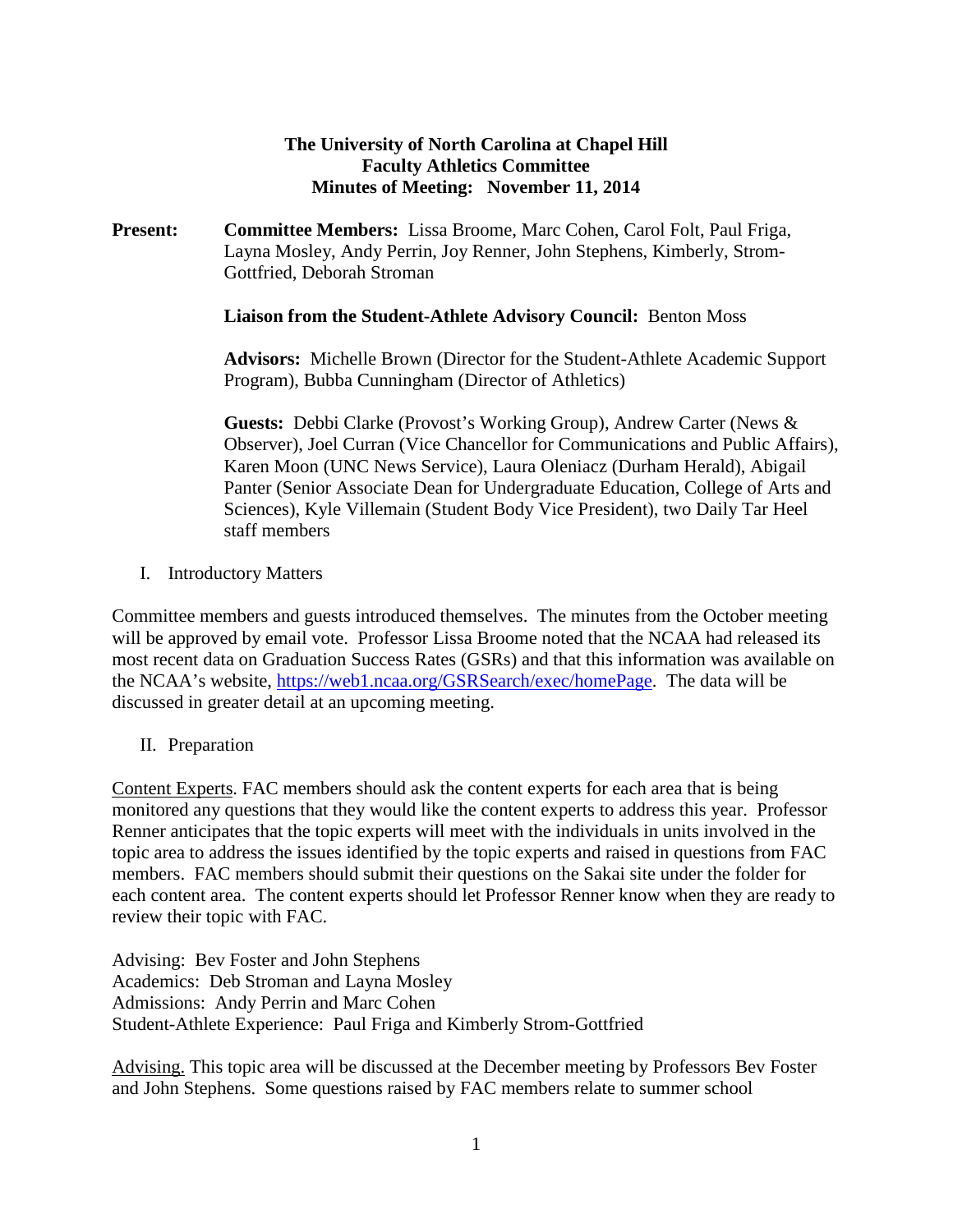registration, upper-division advising in departments, and how our system of advising and academic support compares to that at other ACC schools. Debbi Clarke offered to share some information she has collected from Duke.

Student-Athlete Experience. Professors Paul Friga and Kimberly Strom-Gottfried will review this topic, which includes the focus group with SAAC members this spring and review of relevant results from the exit survey given to senior student-athletes.

Time Commitments. Professor Renner asked committee members to think about the data they wanted to review in relation to the committee's discussion of student-athlete time commitments. She hopes to have this discussion at the January meeting so information requests should be submitted as soon as possible so the information can be collected in advance of the discussion. The committee raised some initial questions:

- Could we get a time diary of the amount of time students spend on their athletic pursuits from several sports (not just revenue sports) that includes all time they spend in season and out-of-season and is not limited to those times that are considered "countable athletically related activities (CARA)" by the NCAA? In the out-of-season segment, how do student-athletes spend their extra time?
- In general, what is expected beyond the CARA time?
- How much flexibility is there in these time commitments?
- What is the physical recovery time needed for student-athletes after a strenuous practice or a game?
- Can we get information from class checkers about class attendance?
- How can we compare how student-athletes spend their time with how other students spend their time?
- What else will students do on their own time without prompting by the coach?
- How many classes are missed by team?
- What are the timelines for home games and away games? When do student-athletes need to be present for home contests?
- How much time is devoted to team community service activities? Are there ways to ensure that community service activities and the Baddour Leadership Academy do not separate student-athletes further from the general student body?
- Do black student-athletes have the time and support to participate in the Greek community?
- How are doctors' appointments and athletic training activities scheduled to minimize interference with class time?
- Do we have any data on the amount of time student-athletes can sleep? Is sleep time sacrificed because of their busy schedules?
- What are the summer commitments for student-athletes?
- How are disputes over time or conflicts in scheduling resolved?
- We should hear the perspective of coaches on these issues.
- How can coaches use travel opportunities for educational purposes, such as a visit to the Greensboro Civil Rights Museum; visits to Washington, D.C.?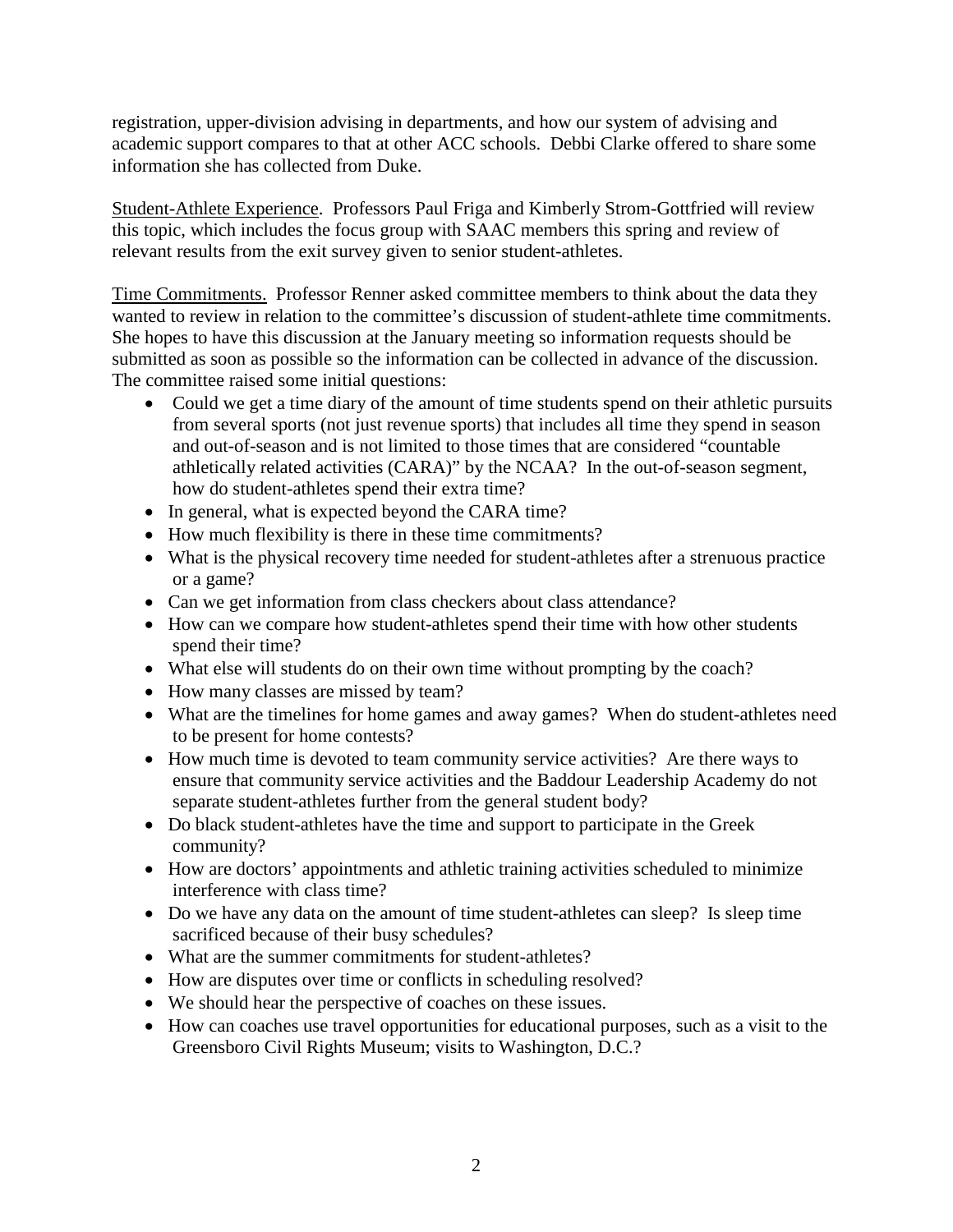• Professor Broome will post the most recent NCAA national survey results relating to time commitments of student-athletes (now Uploaded on Sakai under Reports, see pages 16-20 re time commitments).

# III. Activity

Draft Process Document. A draft process document was distributed on Sakai (and is attached to the minutes). The process document was developed to guide the handling of issues brought to the attention of FAC. This process may also fall into a larger process identified by the Chancellor in the press conference following the release of the Wainstein Report, which is to establish an Ethics and Integrity Working Group "to ensure there are clear, consolidated and confidential channels through which people can raise their hand and share concerns."

Professor Renner explained that an issue had been raised and run through this process. The issue involved Drama 115 and 116. Concerns were raised by an ASPSA tutor to the tutor coordinator in ASPSA. The tutor coordinator forwarded the tutor's concerns to Dr. Michelle Brown, the Director of ASPSA. An initial meeting was held with the tutor, Dr. Brown, and Professor Broome to receive additional information from the tutor. Dean Abigail Panter and Professor Renner were consulted and based on that discussion additional information was gathered. A larger meeting was held to which the content experts from FAC's Advising and Academics group were invited (Bev Foster and John Stephens, along with Marc Cohen from FAC who had a connection to the tutor involved). The tutor was at this meeting. Requests for additional information were made. Dean Abigail Panter has several items resulting from this process that she will be following up on in the spring semester.

This process took some time. But the committee agreed it was a good template. One concern expressed, however, was whether instructors who have student-athletes in classes might feel stigmatized by this process.

The written report for Request # 1 (November 2014) and the Drama 115/116 Review: Addendum are attached and were reviewed by the committee. The committee suggested that this report also be circulated to the Drama Department Chair and to the Athletics Director.

The Committee should keep a log of the issues that are put through this process, including when the resolution of the issue has been approved by FAC and reported back to the reporter of the issue. Similarly, if the issue is one that Dr. Brown resolves on her own through her role as ASPSA Director, she should log the issue and let FAC know about the issue raised and resolved.

IV. Comments by Chancellor Folt

Chancellor Folt praised the committee for its hard work at its meetings and in its efforts to communicate with faculty through listening sessions and regular updates at FAC. The Carolina Commitment website has also been an effective vehicle for communicating the University's response to the AFAM issues. She noted that since 2010 and 2011, a number of processes have been put in place to deal with the underlying issues which allowed the AFAM issue to continue for so long.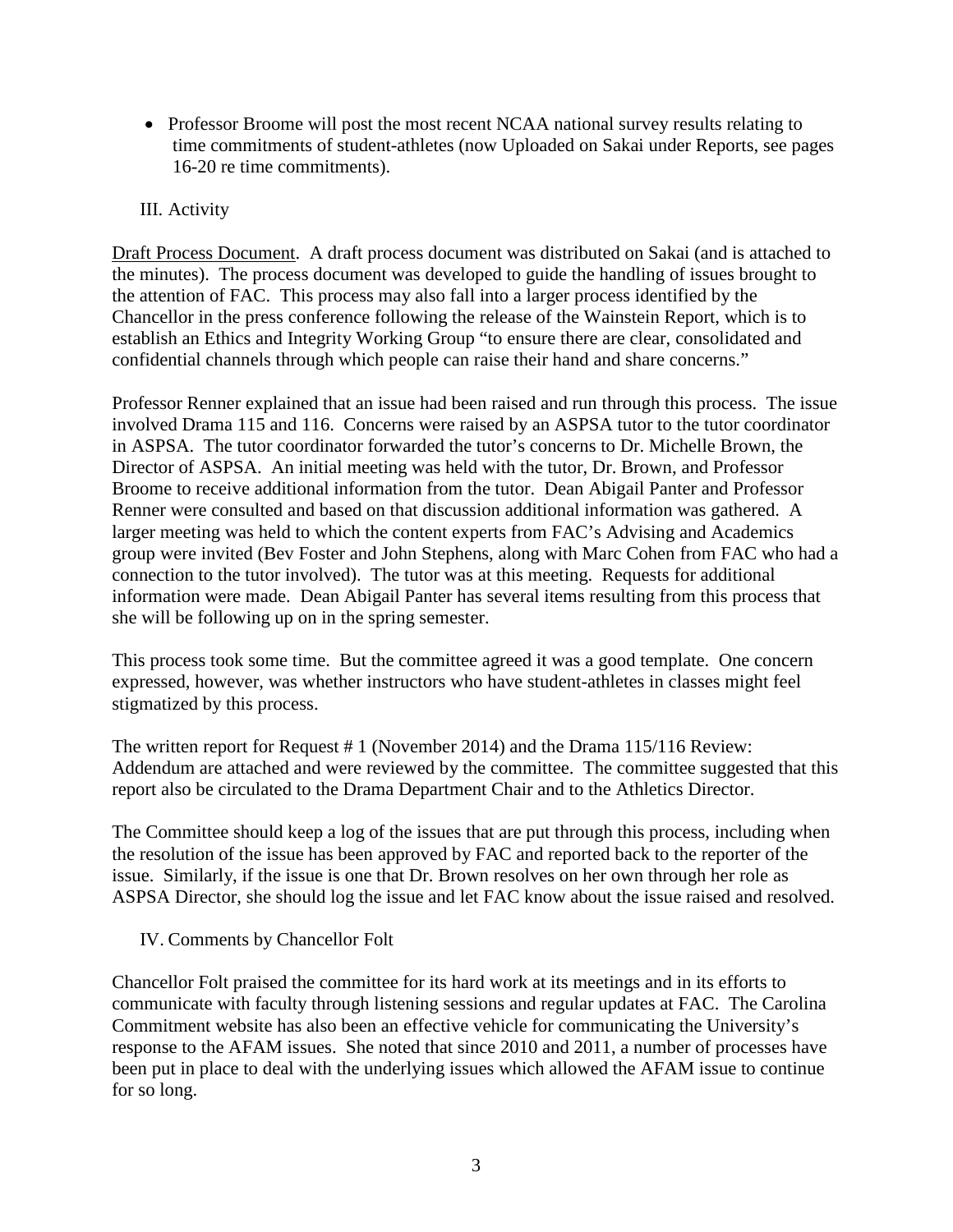## V. Reports on Meetings with Teams and Coaches

John Stephens reported back from conversations he had with coaches from three of the four teams for which he is the liaison.

- All three teams are concerned that if the time commitments of our student-athletes are reduced vis-à-vis peer institutions, this will have a negative consequence on our ability to recruit elite student-athletes and upon our ability to be competitive.
- Field Hockey has students who would like to participate in the Entrepreneurship minor, but one of the required courses for the minor always conflicts with practice. Professor Renner reported that the chair and new instructor in the course are considering offering the class at alternative times.
- Men's Soccer expressed support for a fall and spring proposed competition schedule that has been proposed by a men's soccer coaches' group.

# VI. Reports on Listening Sessions and Other Suggestions for Moving Forward

One issue that has been raised (in a letter to the editor of the DTH) is whether the composition of FAC should be altered to include more faculty from the College of Arts & Sciences. Professor Renner as committee chair is a member of the Nominating Committee and she described how she asked for nominees to help represent viewpoints she thought were missing from the FAC. For instance, she asked for a candidate from the English department who taught English 100 and Marc Cohen was subsequently nominated and elected. In addition, all nominees are encouraged to write a statement, that is available to the general faculty at the time of voting, about what they would contribute to the committee. It was noted that if the goal is those who teach undergraduates, then that should be made explicit since not all faculty from the College of Arts & Sciences are in engaged in undergraduate teaching. Another issue raised was whether there should be more African-Americans on the committee.

Professor Andrew Perrin said he thought that FAC's charge should be revised to include oversight, instead of the committee functioning purely in an advisory capacity. Others noted that the committee needs resources to assist it in its charge, whether it is revised or not, so that it can appropriately follow up on issues brought to its attention.

Another concern expressed to the committee was that non-faculty members such as the Athletics Director and the Director of ASPSA should not participate in the committee because potential critiques of their actions by the committee might be stifled by their presence in committee meetings.

### VII. Closed Session

The committee upon motion, second, and unanimous vote went into closed session to discuss a matter that is privileged or confidential. The committee returned to open session upon motion, second and unanimous vote, and engaged in the additional discussion detailed below.

### VIII. Return to Open Session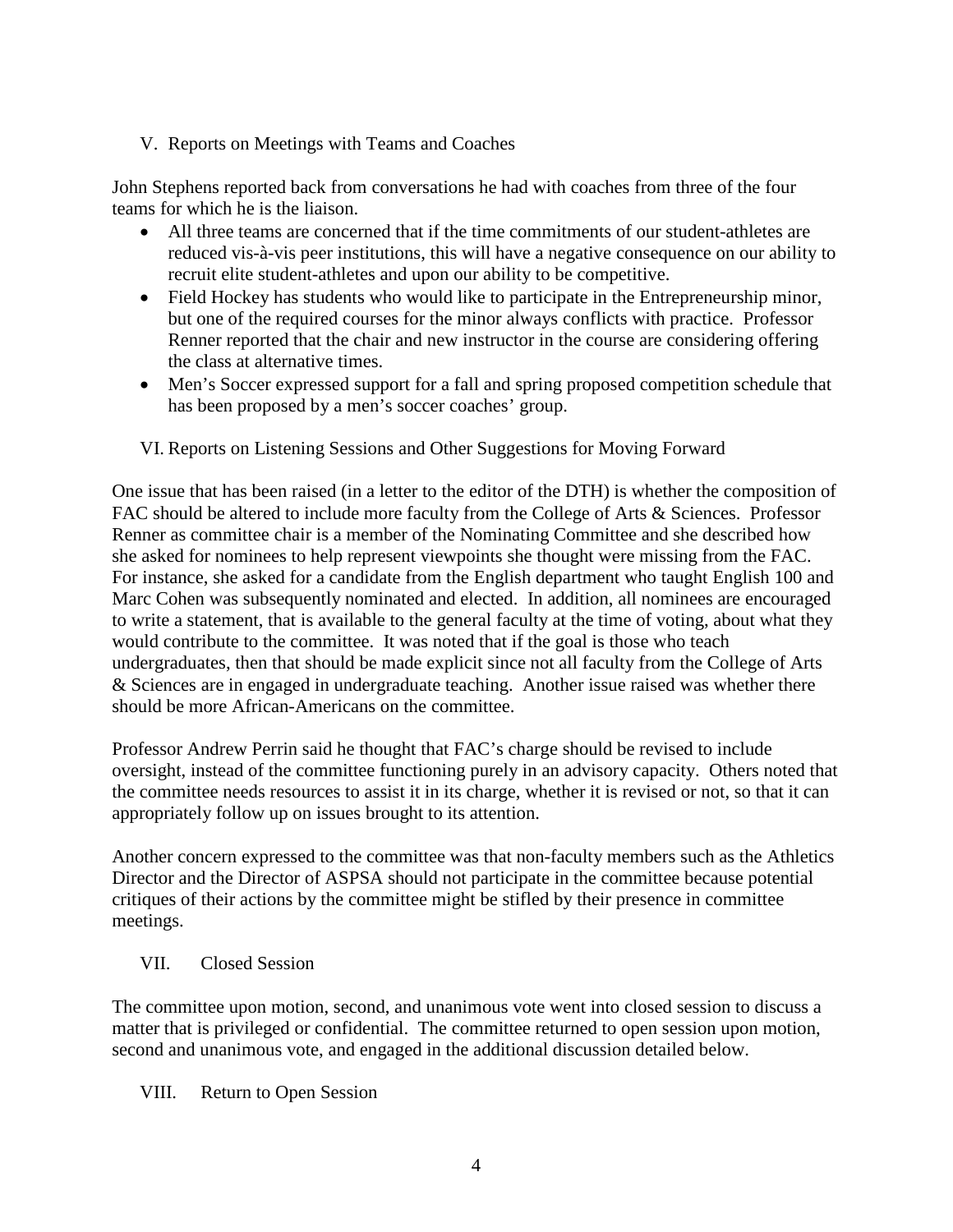After the committee returned to open session, Dr. Brown said she thought it was important for her to attend FAC meetings so she can provide information, understand concerns of the faculty, and help to fashion solutions through discussions with the committee about those concerns. Athletic Director Bubba Cunningham said he thought his attendance at the committee meetings was essential and he was aware of no other faculty athletics committee where the Athletic Director did not participate.

The meeting adjourned at 5:30.

The next meeting is December 11, 2014.

Minutes respectfully submitted by Lissa Broome

Attachments:

Request # 1 – November 2014 Drama 115/116 Review: Addendum – Fall 2014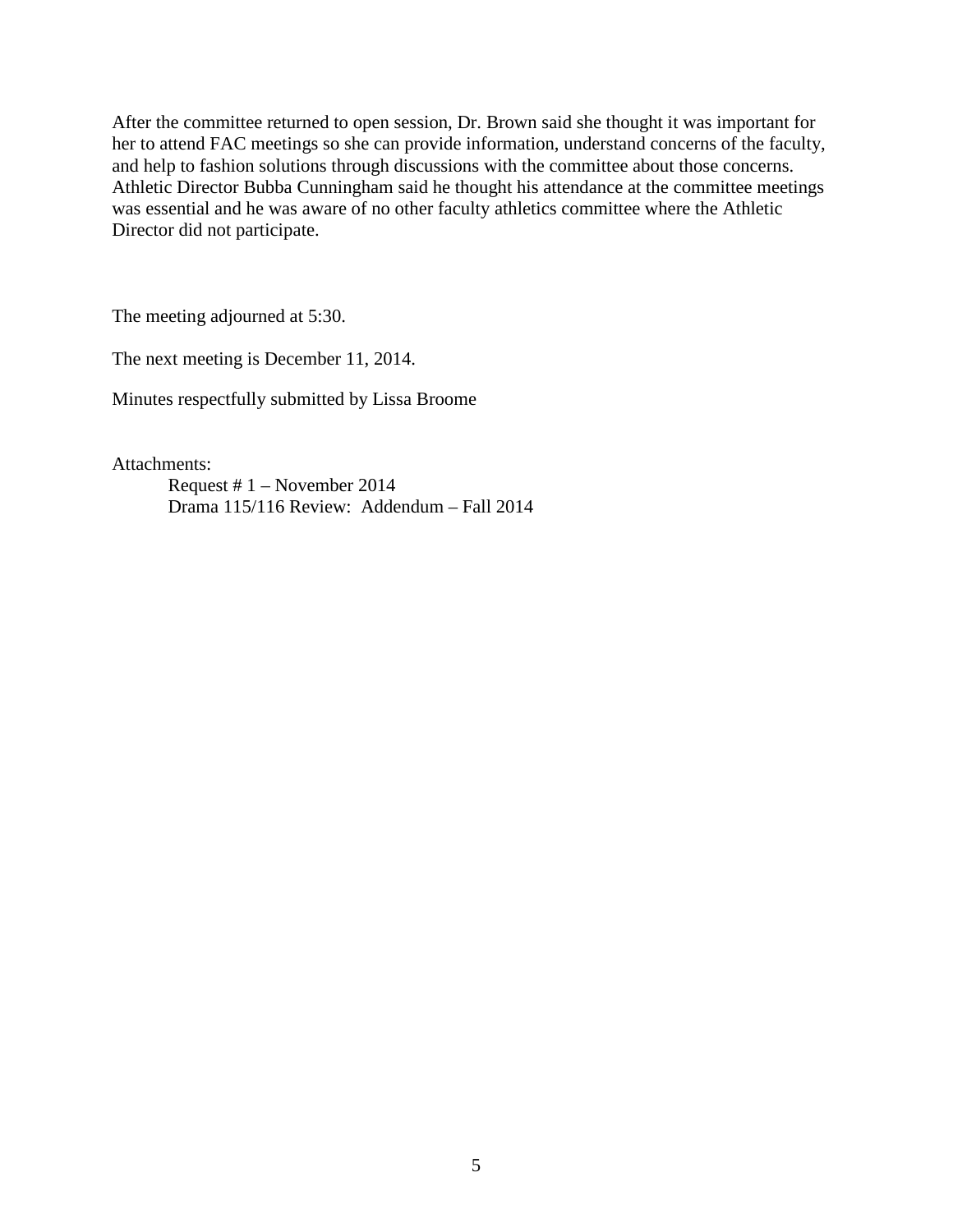#### Issue Review, Analysis, and Recommendations

Request #1 – November 2014

I. How concerns were raised

Tutor from the Academic Support Program for Student Athletes emailed ASPSA staff who forwarded the email to Michelle Brown regarding his concerns about student athlete enrollments in Drama 115 and 116

A meeting with the tutor and Lissa Broome and Michelle Brown helped develop the questions and concerns related to Drama 115 and Drama 116

II. Issues identified and information gaps

Meeting with Joy Renner, Chair of FAC, Lissa Broome, FAR, Michelle Brown, ASPSA Director, and Abigail Panter, Senior Associate Dean for Undergraduate Education

Issues

Advising - Are student athletes being steered toward taking both Drama 115 and Drama 116?

Academics – Is there overlap of course objectives or assignments in the two courses that raises concerns about distinct, original work products by students? Is there student athlete clustering in Drama 115 and 116? What are the grade comparisons between the student-athlete and nonstudent athlete populations?

Policy – Is it appropriate for students to be required to attend performances by Playmaker's Theater as part of a course?

#### Information requirements for analysis

Course syllabi – Source: Panter with Chair, Drama Department

Course enrollment data – Source: Office of Institutional Research and Assessment

Grade assignment data – Source: Office of Institutional Research and Assessment

Course syllabi and preliminary information shared in a meeting with FAC members Marc Cohen, John Stephens, and Beverly Foster with the reporting tutor to refine questions and data required.

III. Information provided

See attached enrollment and grade data and course review summary provided by Abigail Panter

Panter – Assigned committee with three faculty outside the Drama Department to review course syllabi. James Thompson, Associate Dean of Undergraduate Curricula, evaluated the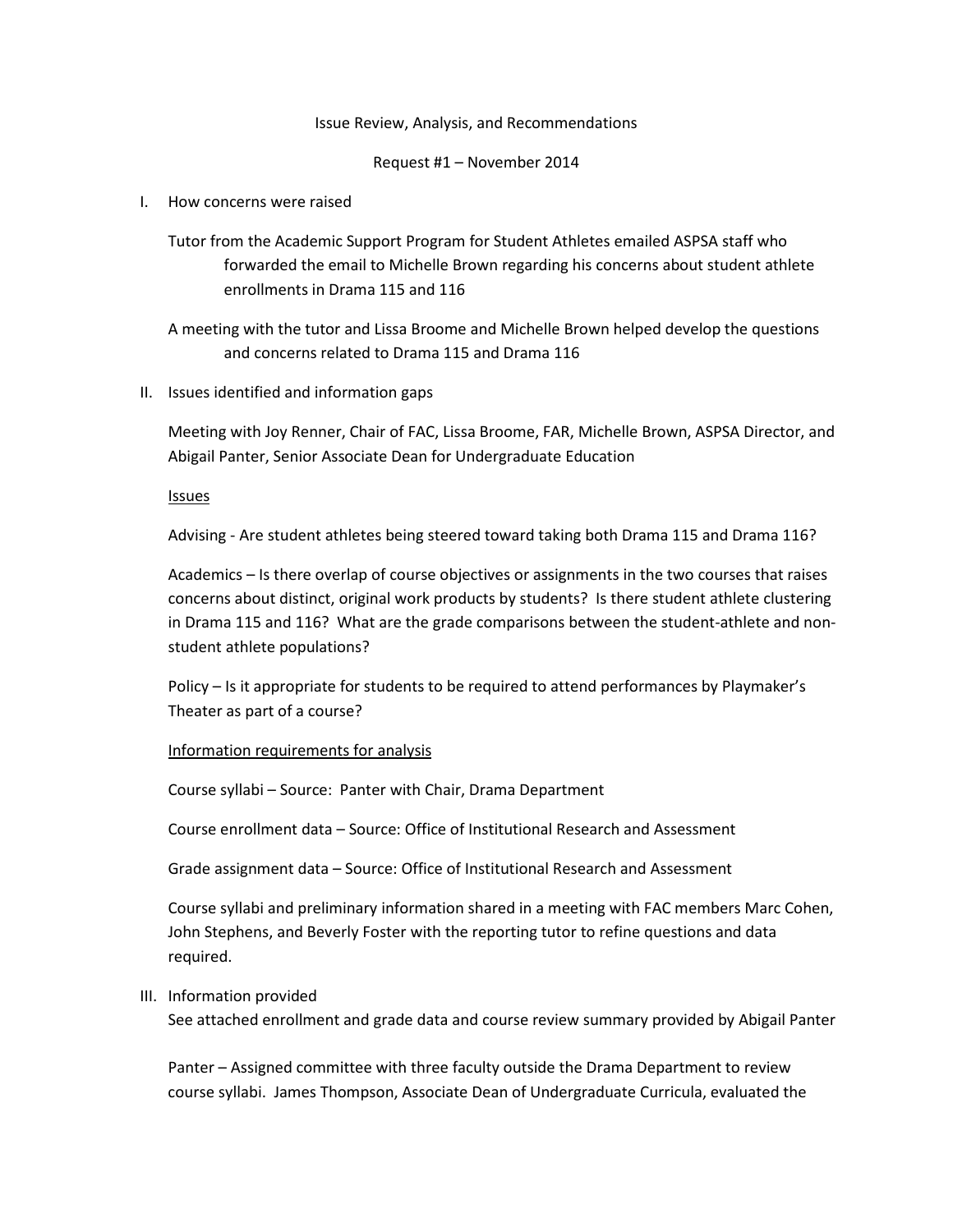final paper assignments for all sections of both courses to determine if the assignments and purposes of the courses are sufficiently distinct.

IV. Assessment of the collected information – FAC members Cohen, Foster, Renner, Stephens, with Michelle Brown and Abigail Panter

Key findings: Five years of data provides a solid basis for answering the above questions – Fall 2009 to Summer 2014

- a) Drama 115 fulfills the Visual and Performing Arts Approach; Drama 116 fulfills the Literary Arts Approach; neither is required for drama majors; there is some overlap of plays included in the courses depending on what plays are currently available that particular semester; Drama 115 and Drama 116 are large enrollment classes
- b) For FAC course enrollment has not (or rarely) met the current University definition of clustering; see recommendations about clustering data collection in the note to the Senior Associate Dean below; the grade assignments for the student athletes compared to the general student population do not indicate a problem with student athletes receiving inflated grades; if in a review there are multiple flags, such as enrollment or grade variances that cannot be explained just by looking at the numbers, there should be a deeper review of enrollment or grade trends.

The average grades for non-athlete students were generally higher than the average grades of student athletes. There were two exceptions to this finding. In one instance of a section there was a general equivalence of grades by non-athlete students and student-athletes and in one section with 7 students, the student athlete had a higher grade than the other 6 students.

- c) For others
	- i. Within the College of Arts and Science determine the appropriateness of mandatory course requirements related to the Playmaker's Theater.
	- ii. Senior Associate Dean, Arts and Sciences look beyond the percentage of students in a course section who are student-athletes and consider "raw numbers" – may want to look at X as cut-off for appropriate monitoring about student-athletes' choices of courses/sections
	- iii. Education Policy Committee consider reviewing the courses descriptions in the catalogue and the recent syllabi of different sections for the uniformity/differences among course objectives and assessment methods.

### Recommendations:

Panter – follow-up in Spring Semester 2015 with department chair regarding the review of Drama 115 and 116 syllabi for consistency in learning objectives and outcomes for more consistency.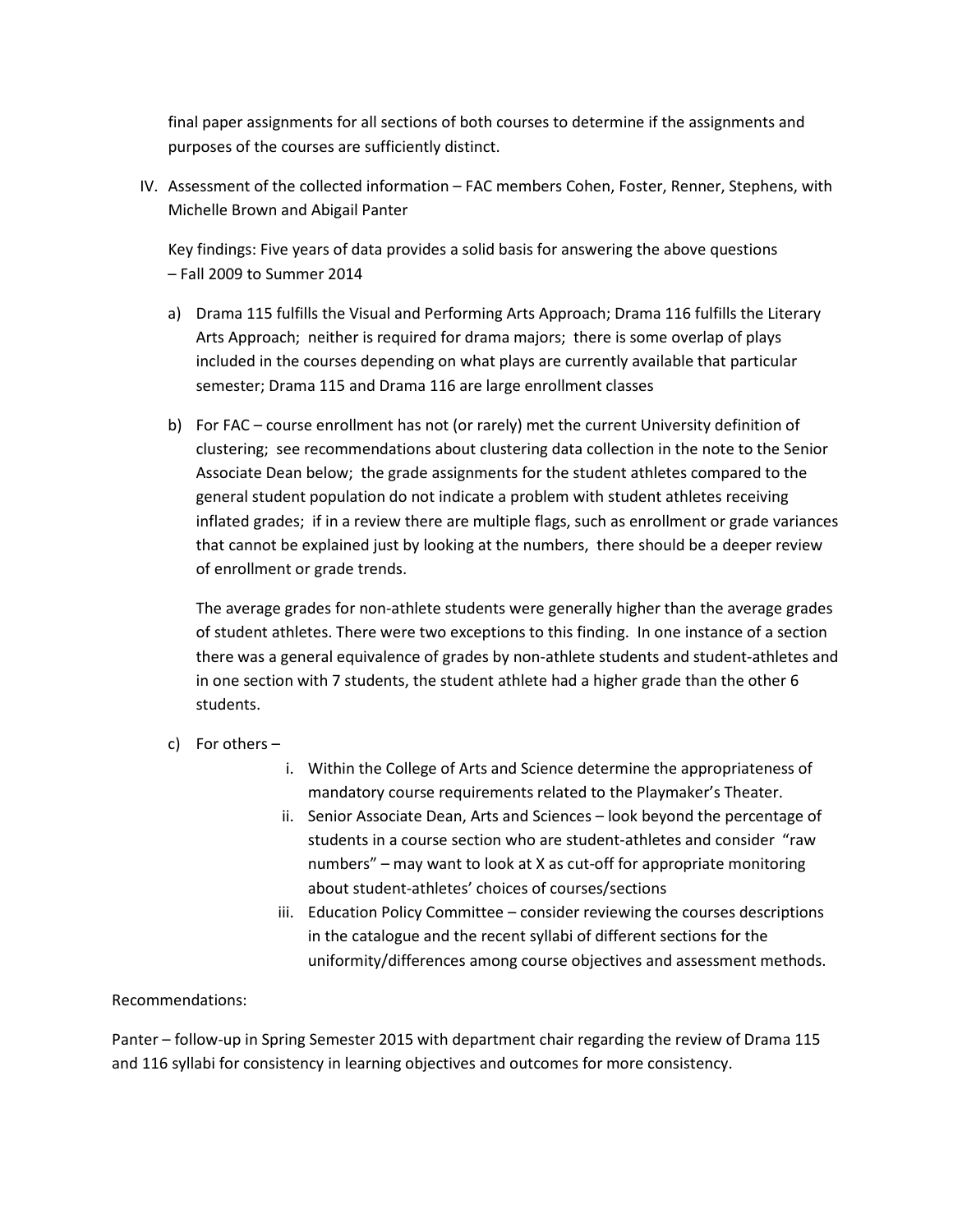Panter – inform the College about questions related to appropriateness of the required play attendance at Playmaker's Theater with regard to fairness and access.

FAC Chair - notify Chair, Educational Policy Committee regarding discussion for a review process of multiple sections of a course for consistency in learning objectives and outcomes.

May and Brown – AAP and ASPSA professional development session provided.

### **Report Notes:**

Our balancing:

- a. Want to show all readers of this and subsequent *Issue Review, Analysis, and Recommendation* work who may wish to bring concerns to FAC that we understand the concern about protecting the identity (as needed) of those people connected to UNC, and
- b. Our goal to operate transparently and to share relevant information

People involved in information gathering:

- a. Initial conversation intake Michelle Brown and Lissa Broome
- b. Question development and initial information gathering Michelle Brown, Lissa Broome, Joy Renner, and Abigail Panter
- c. Informal working group FAC members available for certain parts of seeking answers to the questions - not all at each conversation, email or group discussion; allows for variety of discussion over period of information gathering
- d. Contacts with Michelle Brown and Abigail Panter, per initial questions and data needed
- e. Final review meeting Marc Cohen, John Stephens, Beverly Foster, Joy Renner, Michelle Brown and Abigail Panter

### Report distribution – For FAC discussion

Send to:

- a. Tutor who raised the concerns/questions
- b. Dean of College of Arts and Sciences
- c. Senior Associate Dean for Undergraduate Education, Arts and Sciences
- d. Director of ASPSA
- e. Provost
- f. Chancellor
- g. Chair of Faculty
- h. Athletics Director
- i. Chair, Department of Dramatic Art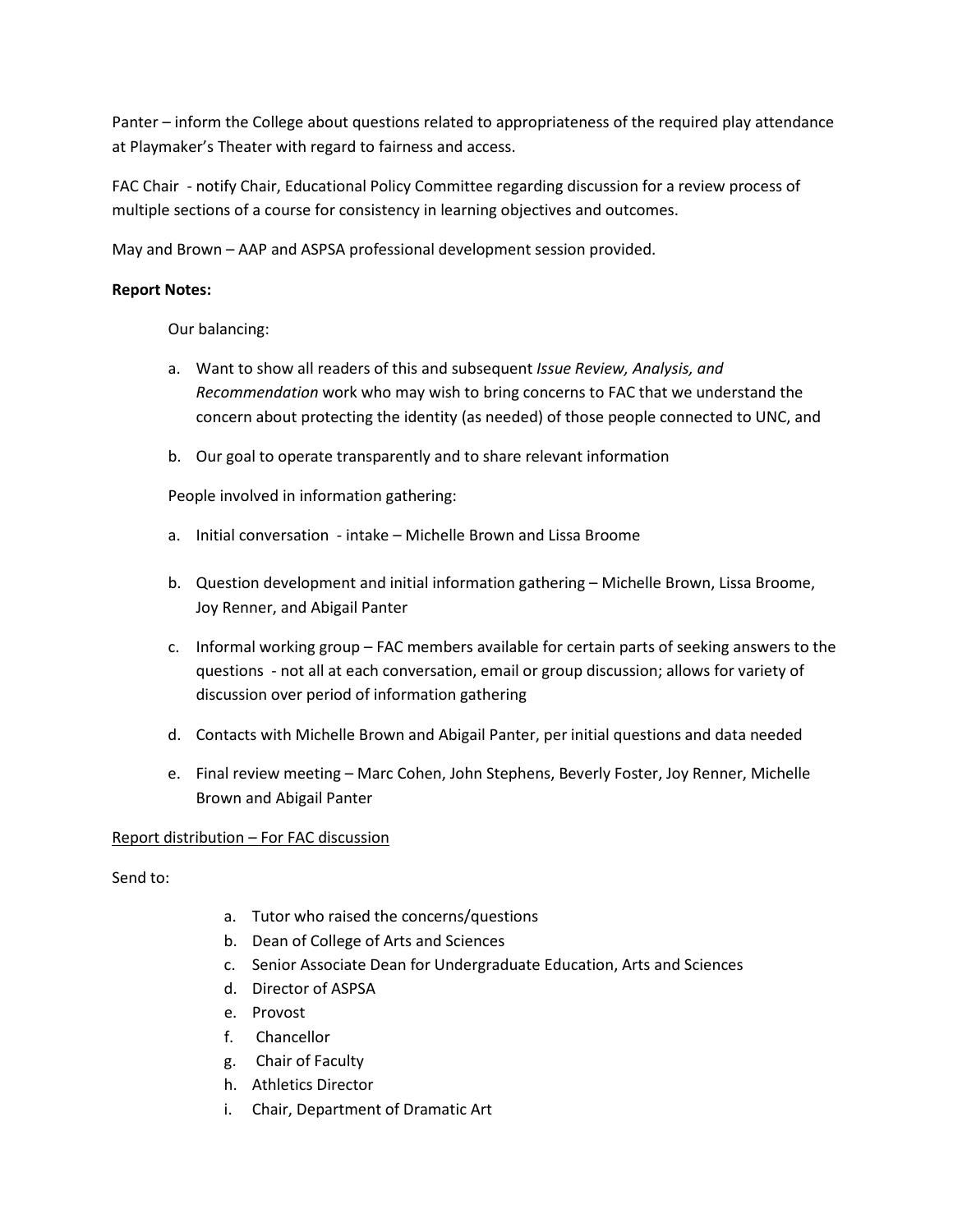# **Drama 115/116 Review: Addendum Fall 2014**

# 1. **Have student athletes clustered in DRAM 115 or DRAM 116?**

- Data Source: Office of Institutional Research and Assessment.
- Data: Student enrollments for Drama 115 and Drama 116 over the last five years (Fall 2009 to Summer Session II 2014).
- Note: In this analysis a student could appear more than once in the data file.
- Definition: SA Clustering  $=$  Courses with 20% or more enrolled student athletes
- Over the past five years there were 31 fall sections  $(n = 5,322$  students), 40 spring sections  $(n = 4,749$  students), and 19 summer sections  $(n = 165$  students). Out of these 90 course sections, three instances of SA Clustering were identified (20%, 21%, 23%).
- 2. **What grades did student athletes (SA) and non-student athletes (NSA) receive for Drama 115, Drama 116, or both courses?** 
	- Data Source: Office of Institutional Research and Assessment.
	- Data: Grades for students who took either (a) Drama 115; (b) Drama 116; or (c) both courses over the last five years (Fall 2009 to Summer Session II 2014).
	- Note. In this analysis a student could appear only once in the data file.
	- Findings:
		- SA
			- 28% took Drama 115 with a mean grade of 2.55;
			- 50% took Drama 116 with a mean grade of 2.57;
			- 22% took both courses with a mean grade of 2.16.
			- NSA
				- 45% took Drama 115 with a mean grade of 3.14;
				- 40% took Drama 116 with a mean grade of 3.20;
				- 15% took both courses with a mean grade of 3.17.
			- Second Look at SA Clustering
				- There was not evidence for SA Clustering (20% or more of SA enrollments). SAs were 5.8% of the enrollments in Drama 115; 10.9% of the enrollments in Drama 116; 12.6% of the enrollments in both Drama 115 and 116.
- 3. **Is DRAM 115 or DRAM 116 required for drama majors?** No, neither course is required for a drama major. DRAM 120 (Play Analysis) is a required course (i.e., first course in the sequence).
- 4. **What are the topics and structures of the final papers? Are they distinct or the same?** The chair of Drama 115/116 Review (Professor James Thompson, Associate Dean of Undergraduate Curricula) evaluated the final paper assignments for all sections of Drama 115 and Drama 116. He concluded that the final paper assignments across the two courses (115 and 116) were appropriate for the purpose of each course and sufficiently distinct.